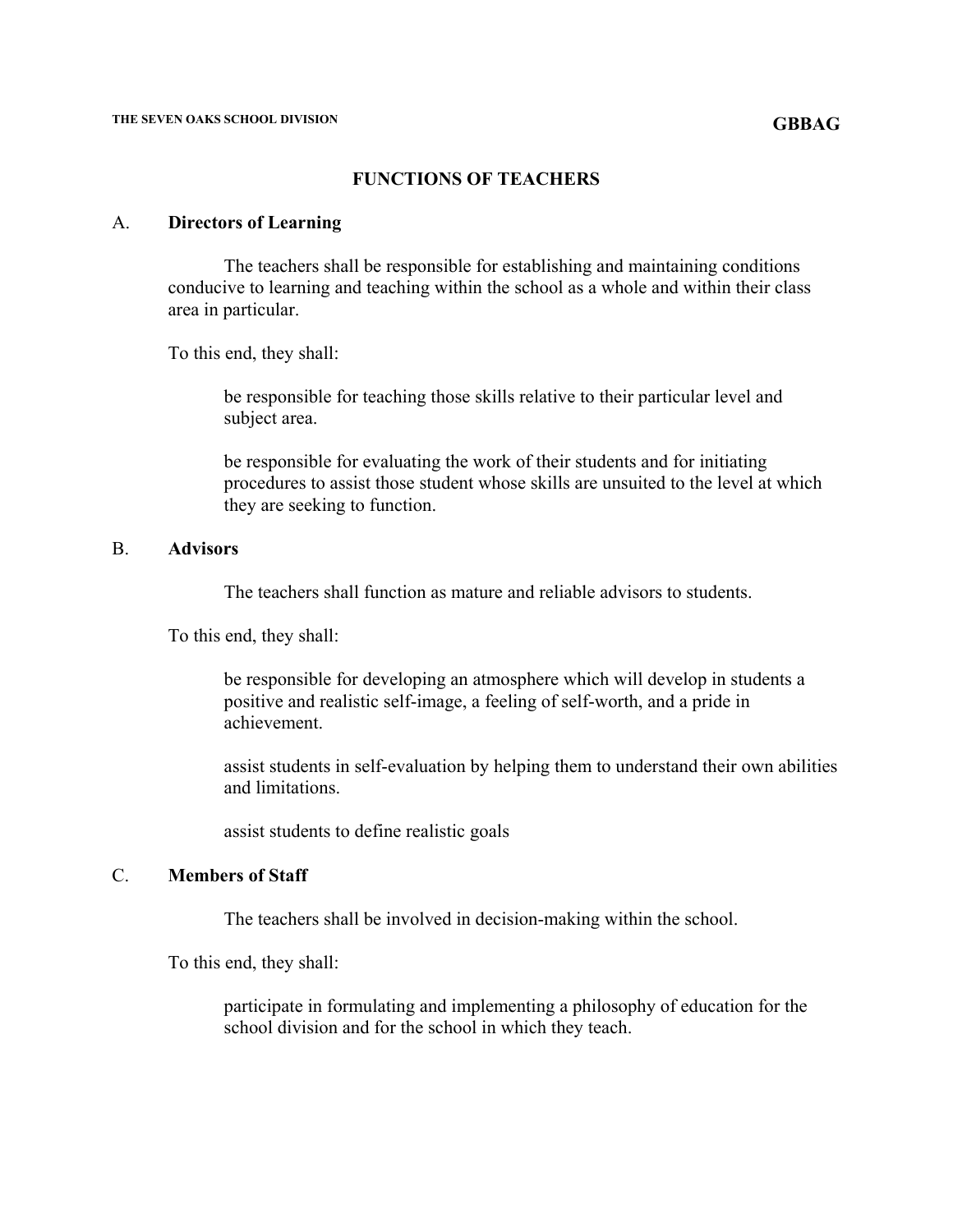#### **THE SEVEN OAKS SCHOOL DIVISION GBBAG**

#### C. **Members of Staff** (Cont'd)

function, whenever possible, in an advisory capacity in choice of staff within the area in which they work.

involve themselves in planning for financial expenditure and for the utilization of professional and non-professional staff in areas related to their teaching.

involve themselves in planning and implementing school programs.

## D. **Community Contacts**

The teachers shall be responsible for maintaining open communication between the home, the school, and the community.

To this end, they shall:

report to parents in terms of growth in knowledge, skills, attitudes and social behavior with respect to the student.

co-operate in providing opportunities to discuss educational issues with parents and other members of the community.

assist in demonstrating to the community the significance of the school program through student activities in the classroom and elsewhere.

# E. **Members of the Profession**

The teachers shall be involved in activities that promote professional growth.

To this end, they shall:

contribute to the profession through its organizations.

adhere to the code of ethics accepted by their professional organization.

seek continuously to improve their professional skills and academic knowledge.